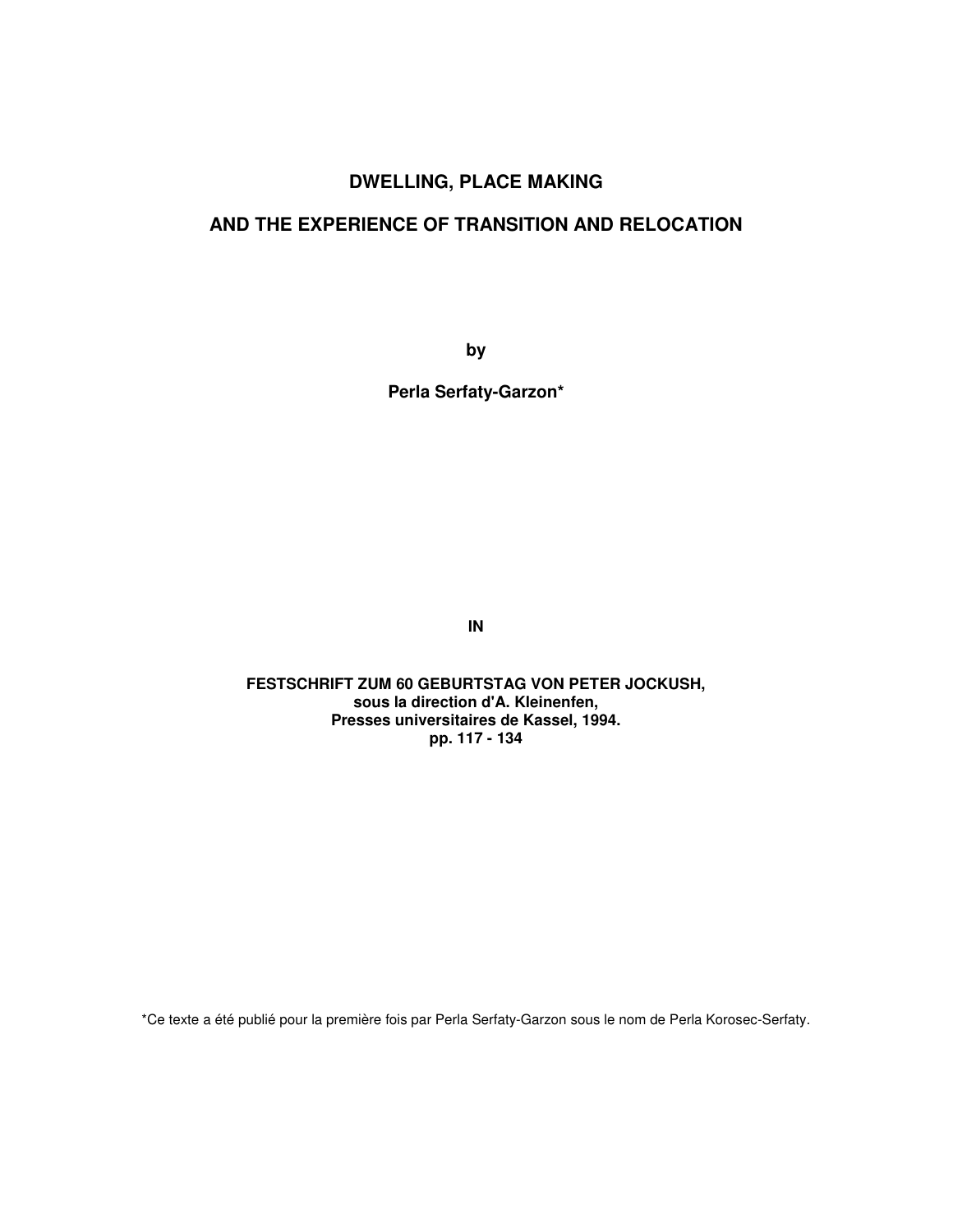### **I. INTRODUCTION: PHENOMENOLOGICAL DIMENSIONS OF DWELLING**

This study deals with the experience of moving and settling in a new home. It stems from recent research on the experience and use of the dwelling undertaken from a phenomenological perspective by the author of this chapter, and it continues earlier explorations of the subject that lead to the definition of three fundamental characteristics for the home.

In previous work, (Korosec-Serfaty, 1985), the author suggested that, on the one hand, dwelling implies the setting up of and inside-outside, i.e. the differentiation and qualification of space and thus the shift from "space" to "place". Dwelling is a place-creating action, which amounts to the establishment of physical limits as many limits within oneself. It expresses the will to "remake" the outside world, to create an "inside" which seems justified, non contingent.

This non-contingent world gains its meaning only in relation to a situation in the world, any dwelling defines a certain kind of inside-outside relationship. The manners or cultural habits of closing and opening one's home, like the cultural patterns of intimacy and hospitality (P. Korosec-Serfaty, 1989) constitute as many variations of the necessity to establish choices regarding the inside-outside dialectics.

Such cultural and attitudinal variations are then "translated" into architectural decisions. As an example. Balladur (1949) illustrate this idea by comparing the 17th century classical interior world to modem villa architecture: "In a Classical house, the basic structure of the interior volumes and the decoration are dominated by the constant effort to propose definite elements, whose contours are precise and perfectly stable"(p. 902). The Classical house therefore presents itself as an ordered. still and perfect world, in contrast with a chaotic, changeful and imperfect outside. "The inside-outside relationship is equated here with the relationship between form and formlessness" (p. 904). It derives from the will to deny the "social outside", which is made of disturbances. risks and hazards which may, at any time. disrupt the established order or challenge the privileges pertaining the status of nobleman.

**©**Perla Serfaty-Garzon Balladur then examines an entirely different way of establishing the dialectics between the inside and and outside of the dwelling. He chooses the Neutra villas to show that the difference in design which separates the modem American dwelling from the French Classical house resides in the fact that Neutra builds the inside with all the characteristics ascribed to the out-side. This is evidenced by the importance granted to the site, the view and the landscape, which will be kept intact, by the use of transparent materials, and by building an inside symetrical with the outside which contains water, plants, woods and rocks whose natural grain and roughness are preserved. In other words, the inside is not defined but suggested as a potentiality, indicated in a positive mode: the use of transparent materials and of retractable partitions denies the need to conceal, which generally is negatively connotated. In such a house, the dweller no longer sees the wor1d in front of him (like in the Classical house surrounded by formal gardens à la française) but all around him. And "the roughness of the

Texte téléchargé sur le site http://www.perlaserfaty.net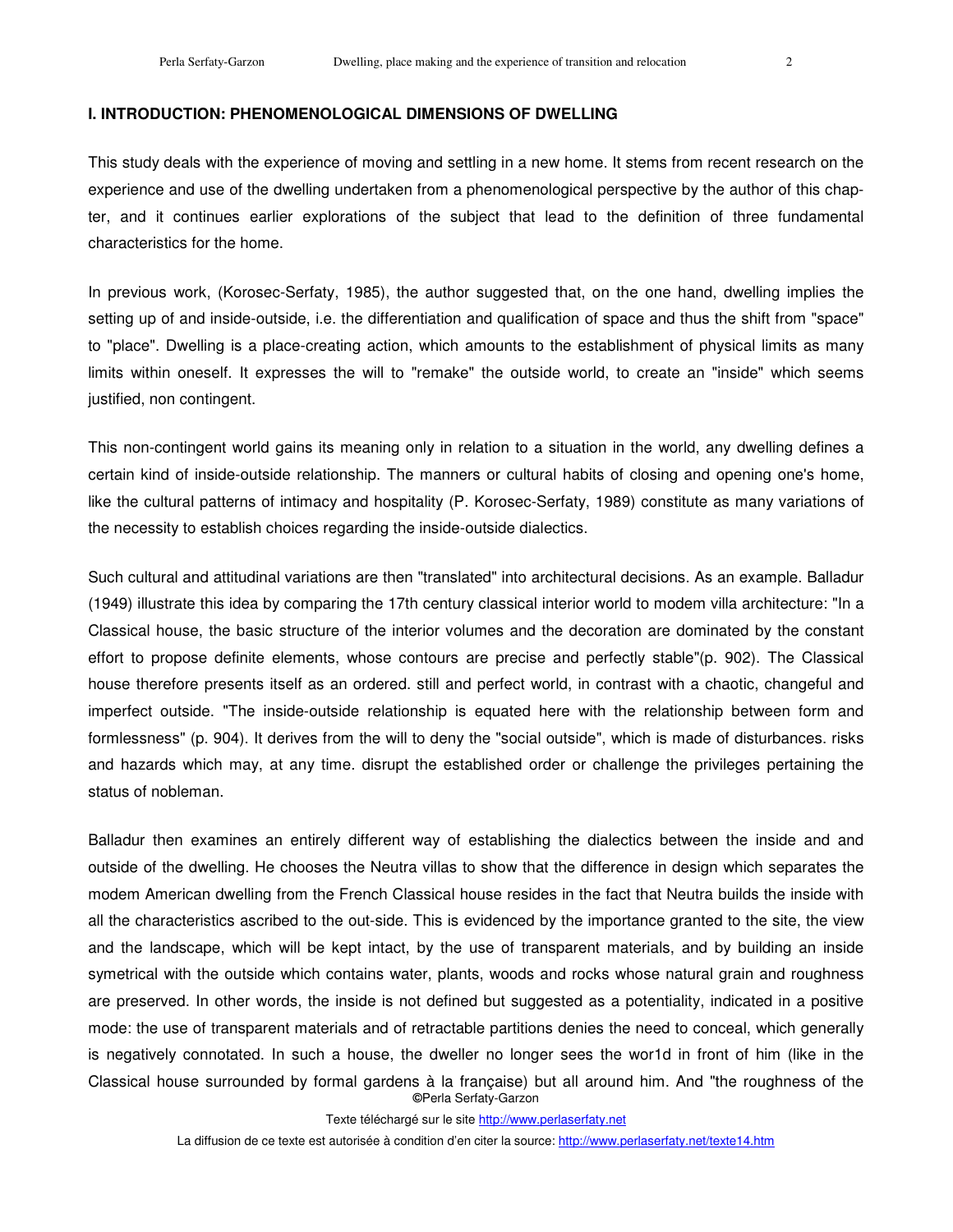inside materials returns to the dweller the consciousness of his own skin" (p. 911).

Through the understanding of the relationship between inside and outside, we encounter the question of what the inhabitant accepts to see of the exterior wor1d and, coextensively, the question of what is exposed of him/herself to the sight of others. More specifically, it is through the experiences of hospitality, openness to others, claims for privacy that the dweller is confronted with the necessity to make their relationship to themselves more explicit.

In other words, dwelling presupposes choices, decisions about visibility, which is thus the second essential characteristic of the dwelling experience. By visibility, we mean that the inhabitant must initiate actions which contribute to hide and to show him/her to others as well as to him/herself, according to modalities which will always be personal. Facades are at once visages and masks. They embody the dialectical confrontation of private and social images the dweller experiences intimately and challenge his/her freedom to act on them as message conveyors of his/her identity (Korosec-Serfaty and Feeser, 1978).

These two phenomenological dimensions show that dwelling is a praxis, a series of concrete actions which are manifest not only at observable levels, such as setting up boundaries, acting on the inside and outside of the home (through maintenance, decoration, personalization, etc ...) but also and above all in the dweller's inner evolution which derives directly from such actions (Korosec-Serfaty, 1973; Graumann, 1978). Thus, the third characteristic of the dwelling experience· is the appropriation of space, understood not only as the active mastery over a given place but also as an active personal involvement in giving new meaning to the appropriated places.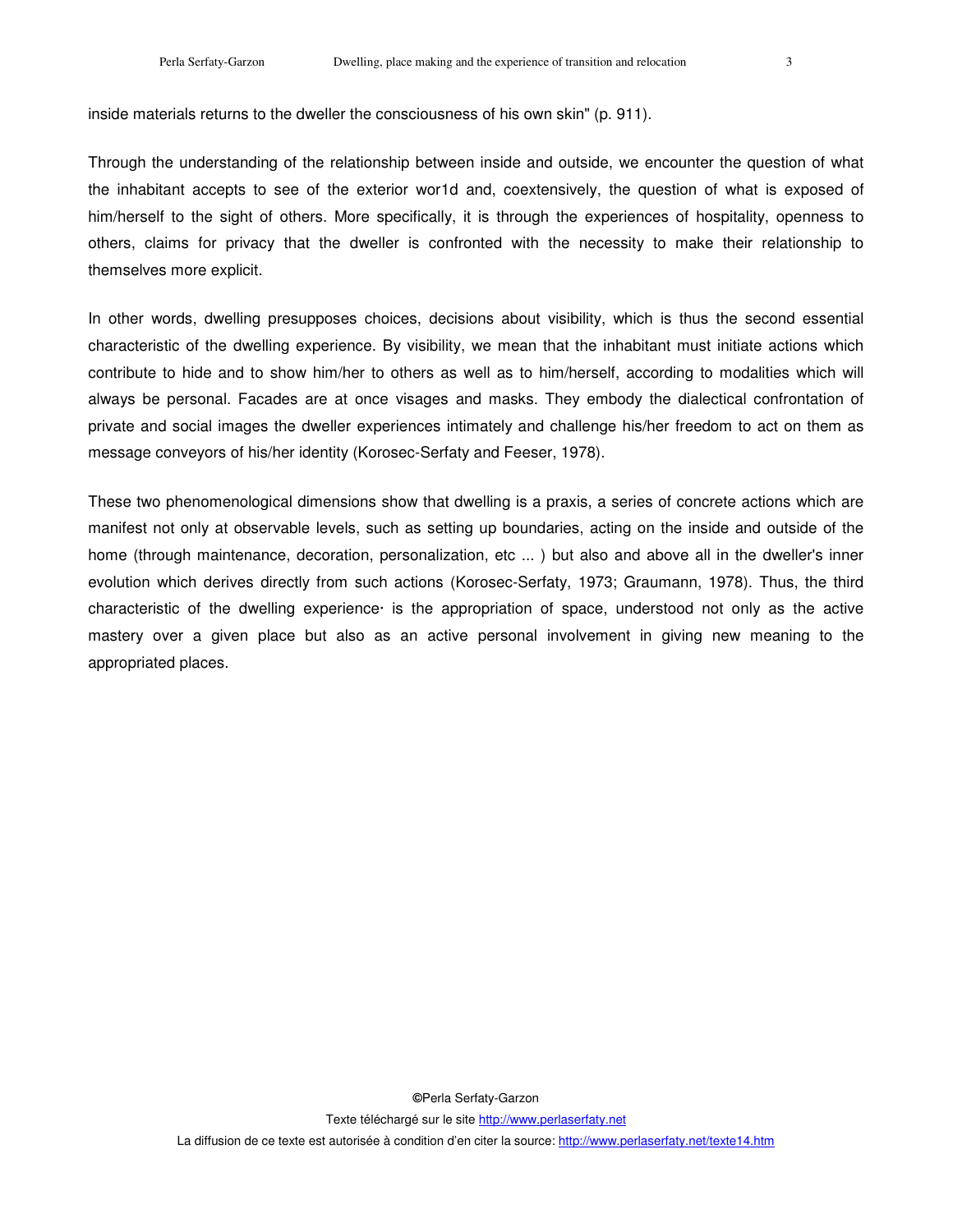# **II. BACKGROUND FOR THE ANALYSIS OF PLACE MAKING: EMPIRICAL STUDIES OF THE PHENOMENOLOGICAL DIMENSIONS OF DWELLING**

In subsequent work, the author set herself to test empirically and to define more precisely the phenomenological dimensions of the dwelling experience. She approached the latter from two different angles: either during a dramatic event, when the various aspects of the dwelling experience most strikingly reveal themselves, or through the questioning of apparently benign tasks like putting things away in drawers or in a back room, or making a decision about opening one's door to a visitor.

The first two of these studies in 'vicarious phenomenology" analyze familiar decisions and routine tasks. They deal with visibility and the relationship between the latter and the limits of the house.

#### **The hidden and the visible**

The first phenomenological study, at the same time theoretical and empirical, dealt with visibility through the analysis of the experience of the hidden spaces in the home (Korosec-Serfaty, 1984). Be they attics, cellars, boxes, drawers or closets, hidden spaces provide possibilities to experience invisibility, withdrawal, and secrecy as the necessary basis for the assertion of the social self.

#### **Secrecy and hospitality**

A later study (Korosec-Serfaty and Condello, 1989) focused on the relationships between the home boundaries, secrecy, and hospitality. More precisely, its purpose was to further examine the effects of our conception of the home as a place for secrecy on our ordinary reactions to requests for hospitality. It categorized visitors as complete strangers, familiar strangers, acquaintances and close friends or kinds, and showed that all are welcome on the basis of a kind of temporary contract ruling the use of the home. Most importantly, it underlines that if the tenms of that contract are to ultimately limit a free use of the place by all visitors, in the case of close friends as well as kins such a contract places the moral responsibility of a restricted use of the home in their own hands.

#### **The inside/outside and the experience of boundaries**

Another study analyzed the experience of boundaries through its dramatization, in this case when one is burglarized (Korosec-Serfaty and Bolitt, 1986). The results not only showed that the door is perceived as a limit setting dialectical relationships between inside and outside, and represents a self-accepted limit within oneself, but also .that the uncontrolled access by another person to one's "interior" is the more painful as it means uncontrolled access to the hidden and not visible aspect of oneself. The experience of the limit between the inside and the outside of the home does revolve around the experience of an inner self which must be preserved

**©**Perla Serfaty-Garzon

Texte téléchargé sur le site http://www.perlaserfaty.net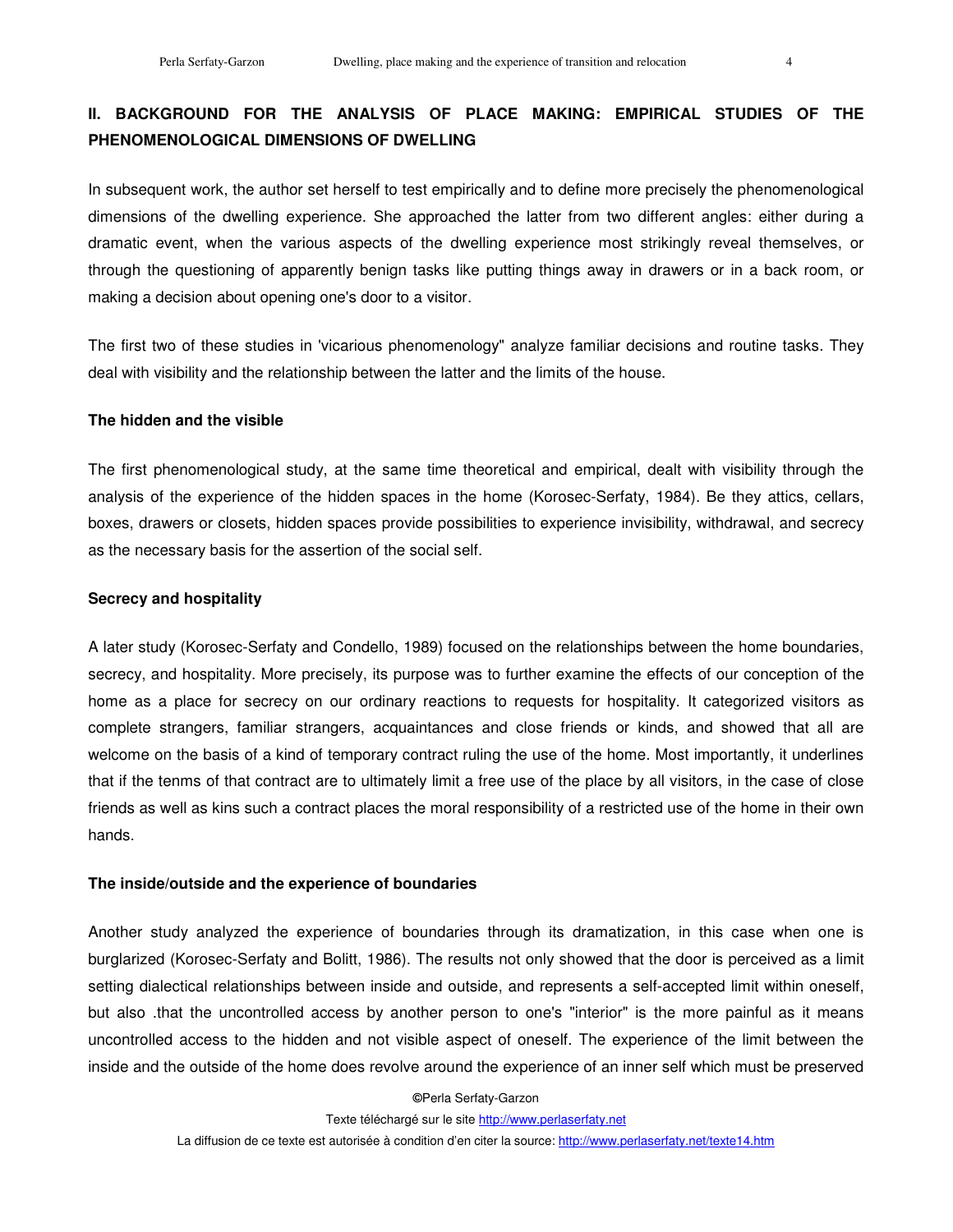from the anarchic intrusion of the outside world. But, more importantly, the dwellers refer with more bitterness to the imposed gaze of the burglar on one's home than to the loss of material objects. Again, the importance of the home as a place for a personal definition of one's visibility is revealed.

The third phenomenological dimension of dwelling, that of appropriation, should be now studied, this time during one of its peak moments, that is to say, when people move homes.

#### **III. THE CONCEPT OF APPROPRIATION OF SPACE**

The studies dealing with some of the aspects of place appropriation are numerous. They are generally focused on personalization (Hansen and Altman, 1976; Altman and Chemers, 1980; Kron, 1983), the setting of territorial markers (Edney, 1972; Altman, 1975; Proshansky, Ittelson and Rivlin, 1976; Patterson, 1978), the arrangement and manipulation of the social meaning of objects (Baudrillard, 1968; Leroy, Bedos & Berthelot, 1970; Csikszentmihalyi & Rochberg-Halton, 1981), the mas1ery over the mechanisms of privacy and secrecy (Kruse, 1980; Mman, 1981; Korosec-Serfaty, 1984; 1985; 1986), and the attachment to the home (Fried, 1963). However, the present study will focus on the essentially dynamic and dialectic aspects of the appropriation process.

Graumann (1978) and Sansot (1978) believe this dynamism to be the crucial component of appropriation, which distinguishes it from its modes of actualization through the definition of limits, the arrangement of objects, personalization, etc ... "If we see appropriation as the interaction between the confrontation with things and the actualization of individual capacities, an empirical analysis of space appropriation must go along two directions, which are, measuring the changes in the environment, i.e. its objective meanings, and, independently, measuring the changes in the person, i.e. in his/her techniques or styles of confrontation" (Graumann, p. 122). It is to this transformation of the person that Wemer, Altman and Oxley also refer in their study of the temporal aspects in the home (1985). II is because we wish to catch hold of these dynamics in action that we have chosen another particularly dramatic moment in the dwelling experience, that is moving houses.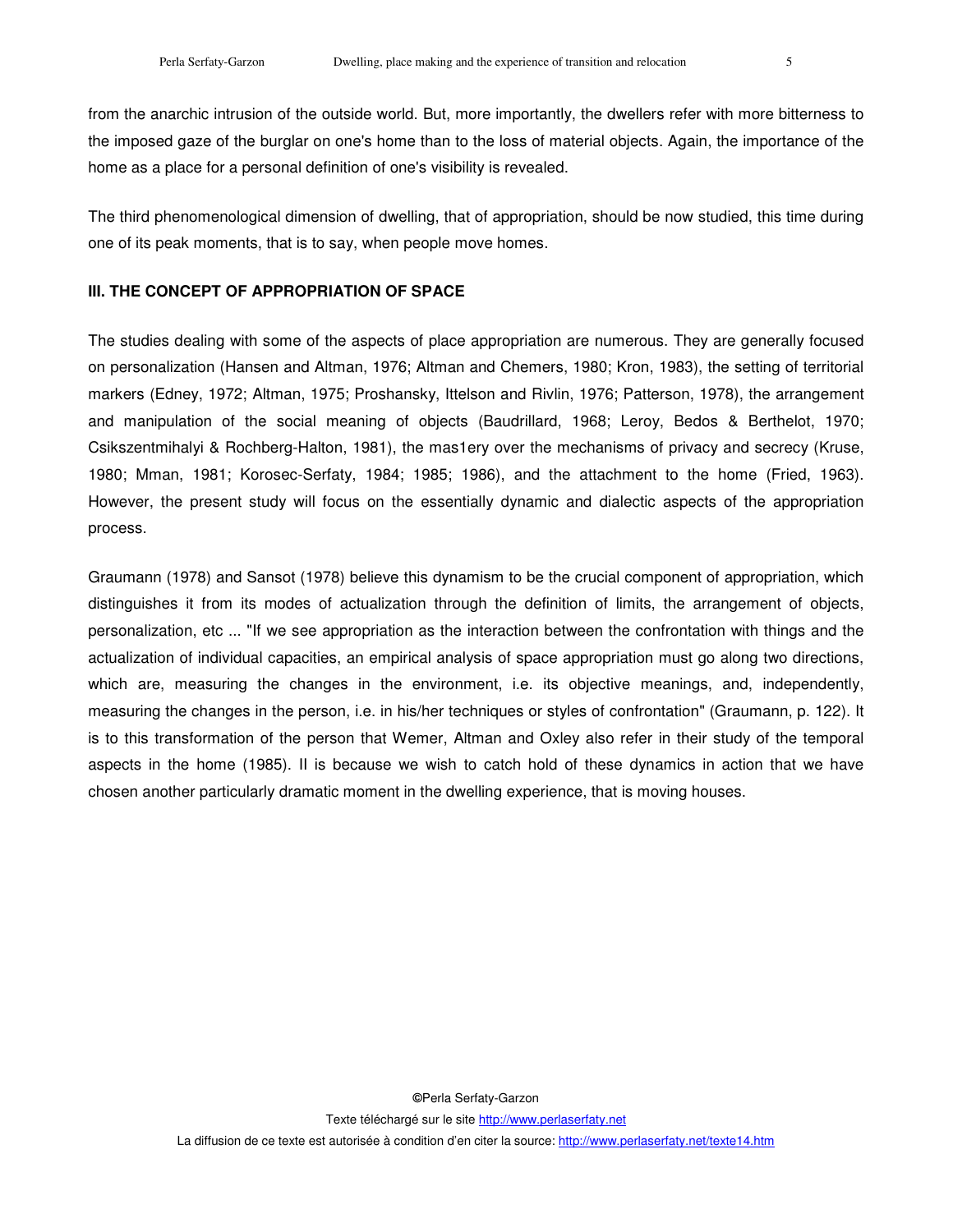## **IV. FOCUS AND DESIGN OF THE STUDY OF PLACE MAKING AND THE EXPERIENCE OF TRANSITION AND RELOCATION**

Any move implies a break in dwelling practices and a necessary appropriation of the new home. Analyzing the experience of moving ought to enable us to understand at the same time the psychological processes which prepare it and those processes through which a new and "anonymous" space is turned into a familiar home. The nature of our' focus therefore seems to dictate naturally an analysis made in exclusively temporal terms. We shall however resist such a temptation by proposing an hermeneutic approach which will enable us at the same time:

**1)** to describe moving as a process implying breaks and continuities in the uses and experience of dwelling,

**2)** but also the affective states which orientate it,

**3)** as well as the changes in the person that it implies.

This study is based on data collected during non-directed interviews, focused on moving, with twenty-five adults (thirteen men and twelve women) living with their family and who had moved home during the last year.

Fourteen are office workers, blue collars and maintenance workers, and eleven are commercial or industrial executives and professionals.

The first respondent was asked to provide us with the name and address of one or more other persons among her acquaintances or relatives who had recently moved. We proceeded in the same way with the next person, until we reached the size we had planned for our sample.

All of the respondents had the material means of moving, and the final decision to move was always theirs. None of them could be considered as being in a tragic situation (i.e. forced immigration, exile, losing one's home because of a dramatic family or financial situation), We believe this fact is crucial and should be kept in mind during our analysis. They are aged 25 to 45, i.e. young. Fabre and Taffin (1981) have shown that the younger the person, the more easily s/he moves, since the residential history of a person is linked to his/her family and job history. They also have shown that the persons concerned by moving are to be found among the young and the elderly. Our sample includes no elderly persons, for whom moving can be tragic and associated with the near prospect of death, and that also will have to be kept in mind when we tackle the analysis in temporal terms.

**©**Perla Serfaty-Garzon

Texte téléchargé sur le site http://www.perlaserfaty.net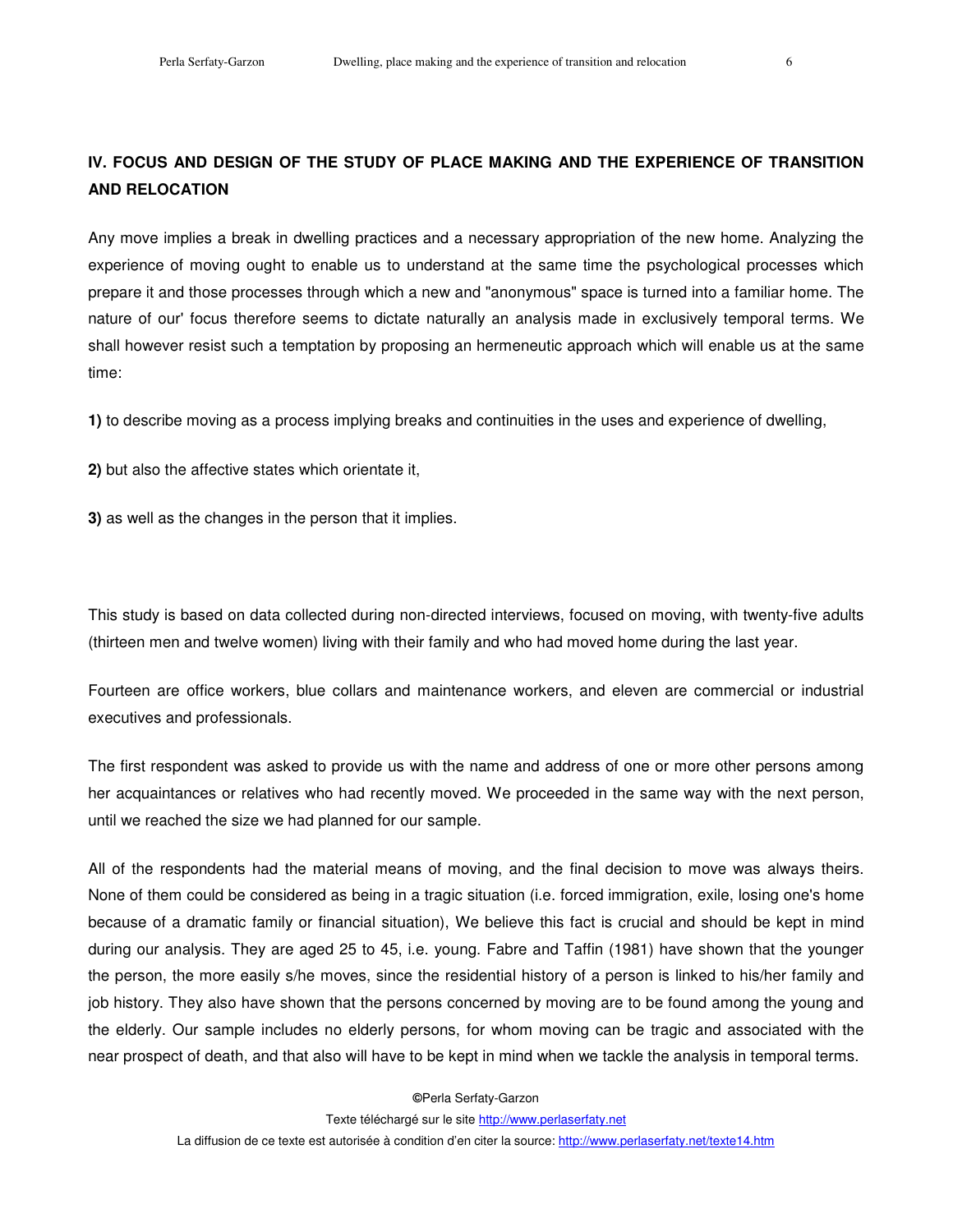The thematic analysis of the interviews attempts to seize all the facets of the experience as it is described, i.e, reconstructed, by the respondents. It is thus a semantic approach which aims at understanding the phenomenon under consideration as a whole, and to highlight some of its main articulations. Although our aim was neither to find constants of themes nor make a quantitative analysis, let us however note, as an indication, that all the themes which appear here were mentioned by all respondents.

#### **V, THE ANALYSIS**

### **V,1 MOVING AS A SITUATION**

The objective reasons of a move vary from one individual to the next: job promotion or change, birth of a child in the family, desire to accede to another social status, etc ... we recognize here what economists tell us about a young population.

However, moving is not experienced only with reference to one or another of these reasons, but in function of the dwellers inner acceptance of a multifaceted perspective. One is a private, intimate consent to the idea of leaving the place one has appropriated until then. The other, inseparable from the "objective" reason of the move and from accepting to go away, may be described as an inner acceptance of a given image of the dwellers future life, once the move is over. Third, moving implies a capacity to project what could possibly be "done with" the new living space. This projection means self-assigned tasks, focused on the dwelling, and thus a new, heightened awareness of how one usually dwells as well as a questioning of this routine. Lastly, a move is a time of active and explicit decisions about means to link past and future. From such decisions, a new spatial order will emerge, whose public and private dimensions will be immediately visible to oneself and to others.

This is why moving is a situation in the phenomenological sense of the word, i.e. not an aggregate of conditions more or less exterior to the person, but a whole which is structured by positions about one's past, a view of the future and intentional actions which will alter the person's own familiar territory.

### **V.2 THE MOVE AS DISRUPTION**

One major facet of the experience of transition stems from the affective disposition of the dweller towards the move, what we call the "intimate consent" to the idea of leaving the place one has appropriated until then. This disposition can be negative or positive, independantly from the "objective" reason to leave. It is perceived as a disruption, i.e. an unwelcome change when the previous home has became the very reference, the anchor point of one's past actions.

Thus, a man belonging to a low income group and a woman belonging to an upper income one use the same words to describe their refusal to leave, the one his native home, the other the home she made for her family.

**©**Perla Serfaty-Garzon

Texte téléchargé sur le site http://www.perlaserfaty.net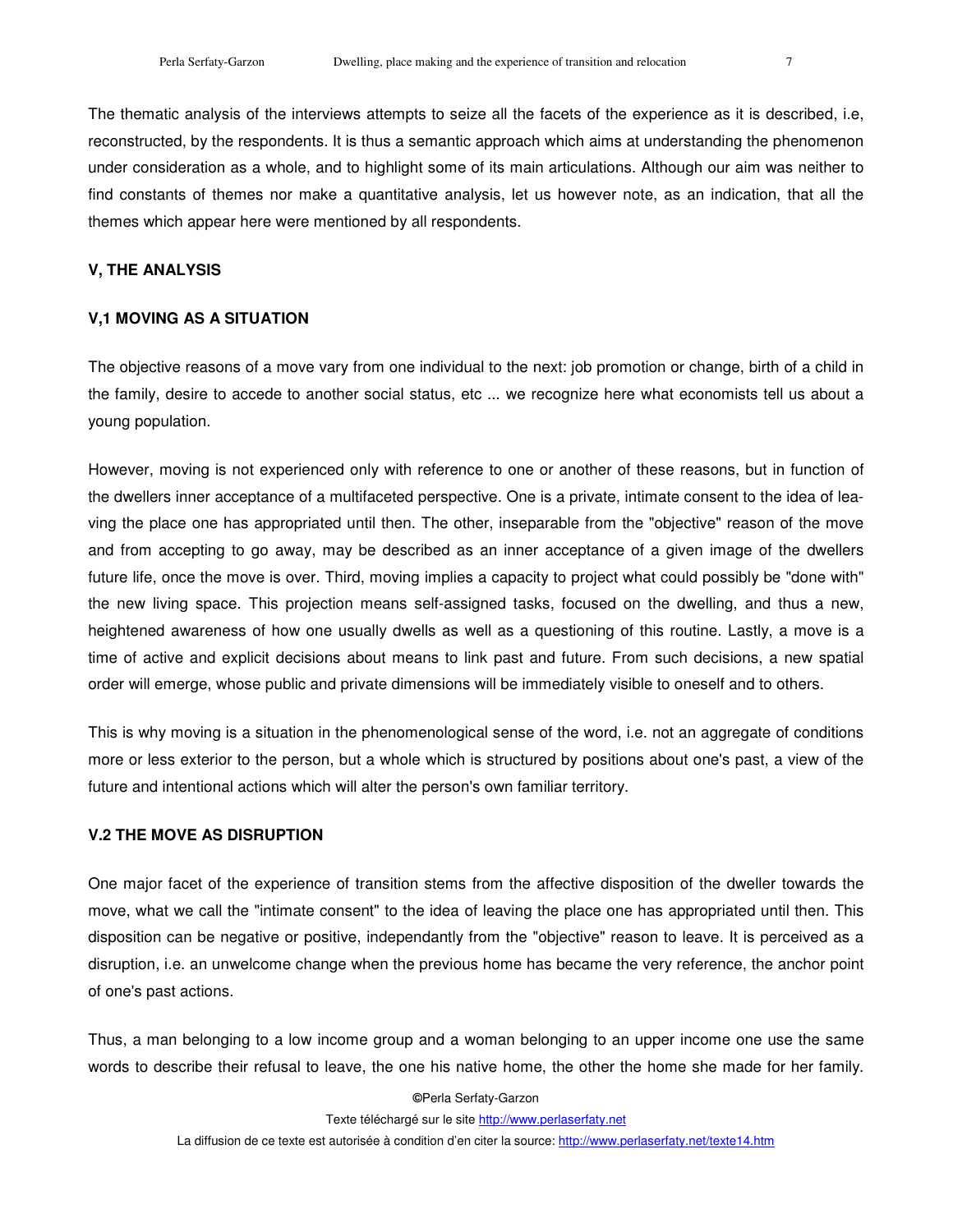The man knows that his present house will be cramped when their new baby is born, and he thinks his wife's desire to have a larger home is "reasonable", however he tells us : "it's quite simple, two months before (the move) ... it made me sick, I started feeling terrible about it". The woman tells us her husband has been promoted to a new job, which implied a higher social status, more independence, a better material living: "I experienced this move as a trauma at all levels ... I refused ... I felt panicky about my future life and about leaving a place I'd invested for twelve years ...•

The very thought of the non-accepted move is referred to as a painful physical experience, revealed by expressions such as "I felt sick", a time when the body is unduly tested, challenged, brutally solicited to prove it can accomplish more than the daily routines. On the other hand, what is taken for granted (a familiar place, ordinary ways of appropriating it) suddenly seems to have lost value and meaning in the others eyes: the spouse who suggests the move, the friends who congratulate you for the job promotion or the birth of a child, etc ...

This subjective perception of a loss leads to a kind of passive resistance. We call it "passive", because all our respondents eventually moved homes, but actually it is actively conveyed in their speech, often in violent words which also reveal the way each person "restructures" or rationalizes the reasons of his/her resistance. Thus, a woman refers to the new and higher status house as "an even greater load of work" and finds far reaching terms to express her rejection of the event: "The (new) villa is (implies) a form of physical investment which I refused, for it meant a greater alienation to a new place, and '" it meant less time for work (outside of the home), to do something beneficial, beyond the daily routines", Another woman, who moves often as her husband is a military officer, insists "her real home" is in her native town, that she has "nothing to say" about the present one, but would like us to ask her to speak about her real home. She then articulates what we consider to be quite a rigid principle: "when we moved here, my watchword was to do only the minimum (to change the place)".

Thus, anxiety underlies the resistance we are describing. Huguet (1968) and Lugassy (1974) have stressed that new or unusual housing fonns, aesthetics and interior design cause such an anxiety among the dwellers. In other words, an unusual structuration of the inhabited space may cause a questioning of the structure of the self. In the experience of moving home, it is the projection of the confrontation with a new space which reveals the fear and anxiety of the questioning of oneself.

## **V.3 MOVING AS A VISION OF THE FUTURE**

**©**Perla Serfaty-Garzon Conversely, the capacity to leave behind the dwelling place may be taken for natural, "nonnal" as the respondents say, because it is integrated to a given vision of the dynamism of their life: "1\ isn't an impulsive decision at all, but we decided to move to a better apartment which make for more of a family life" (woman, 25). In this case, the conscious decision is to find a place which would allow an adjustment to one's desire for a new social identity (e.g. as a member of a "real" family). The dwelling sustains an evolution. 1\ provides at once a ground to anchor various identification phenomena and to evaluate one's growth.

Texte téléchargé sur le site http://www.perlaserfaty.net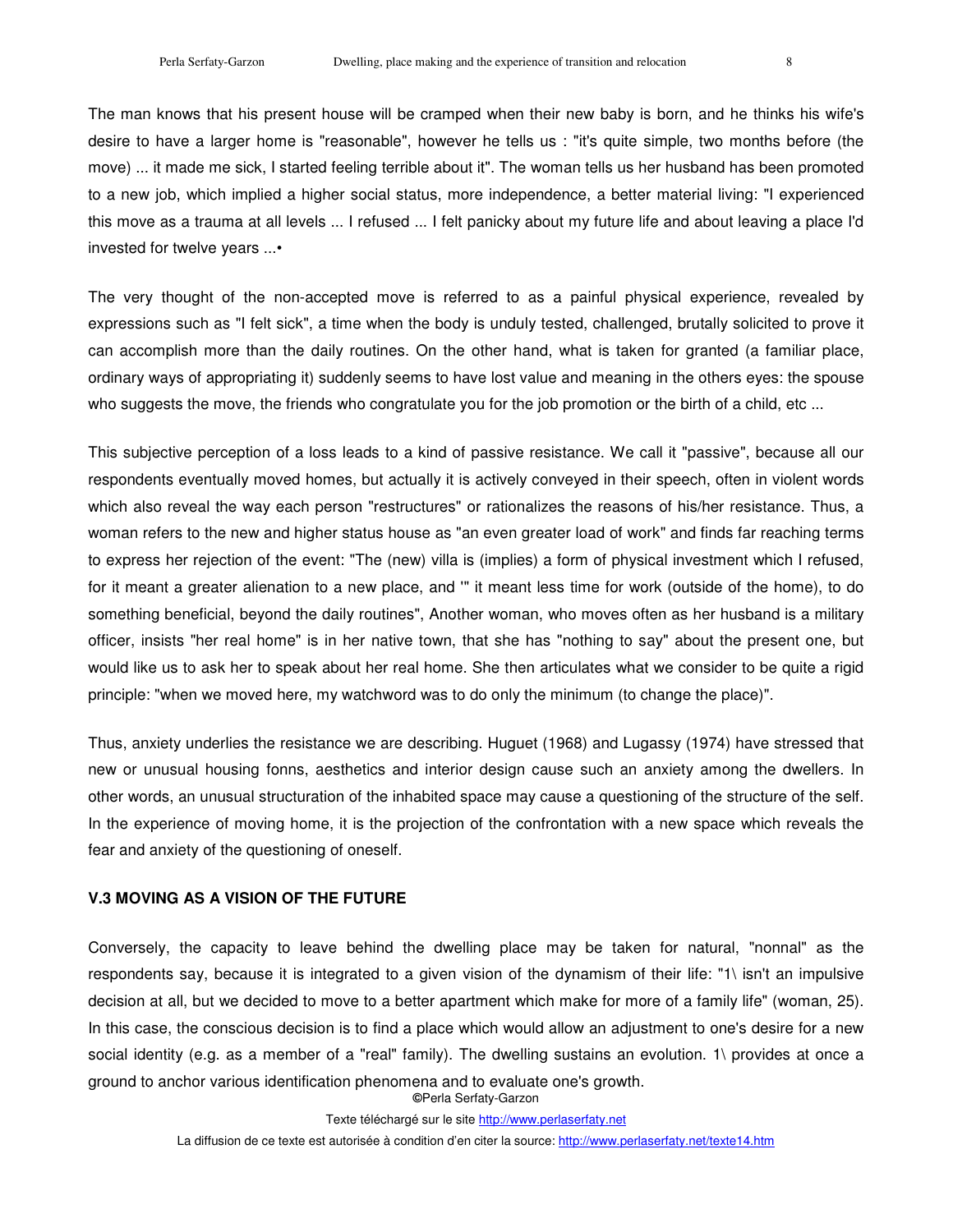Because the home is affectively over invested in our society (Korosec-Serfaty, 1985; 1986), the wish to live in a place whose appearance and characteristics are perceived as being congruent with the image one has of his/her private and social self is socially seen as "nonnal", i.e. common and legitimate. However, the fad that some peo'ple resist thoughts of moving homes, while others easily accept them suggests that it is not necessarily in the dwelling that one ads to make visible the representation he has of him/herself, i.e. his/her identity. One could rather say that the action on space in general, and the making of a place in particular (e.g. a work place) is one of the manifest aspects of the making of one's life.

In our cultural contex1, the dwelling is seen as the adequate place for this expression of the evolution of the self. It provides a private territory where identity crises and the hesitant evolution towards the unity of self is not questioned by others. This is why it can be considered as a transitional space, in the sense given to the word "transitional" by Winnicott (1975) when he refers to transitional objects or phenomena. A transitional space is an intermediary space of experience, whose existence must not be justified neither as an inner reality nor as an ex1erior one. 1\ is a territory where one can attempt to build one's autonomy, mainly through his/her own action upon it.

#### **V.4 CREATIVITY AND THE FEAR OF DEATH**

The house as a transitional space is most vividly illustrated by people who insist at once on the creative aspect of making one's own home again and again and on their pleasure to move, They sound jubilant, but their obvious delight is also an active rejection of the threat of death they perceive in immobility. They make their ability to leave their previous home seem like a privilege, and their present themselves as being more creative, more open to the world around them. Such positive value judgments are summed up in the statement of a thirty year old woman: "we're special ... we love moving, we love redecorating apartments ... not a hobby, we don't like to stay forever, we feel like we're suffocating ... it gets me into a good mood, moving, it's relaxing ... there's a concrete result ... It's positive, mostly because it proves that you exist ... you may feel proud about it".

Moving can thus reassure the dweller about his own existence, the fact that s/he is still in control of her/his own life. The dwelling is not a place one adapts to, but a place one struggles with, until a complete mastery is accomplished.

But in order to avoid being alienated by the very space she has appropriated, the dweller must move again, this time to be reassured he is not dominated by his past actions. One man articulates again and again that he must be some kind of a nomad because a place can appropriate him :

"When I finish arranging this apartment, I'll feel like leaving ... I don't like ... sticking to a place ... it's rather creepy ... in a word: I don't like it. I couldn't own an apartment. I think buying a place is a way of dying, you can't but become it's prisoner ... I can't ... I don't imagine for a second" (Man, thirty year old).

**©**Perla Serfaty-Garzon

Texte téléchargé sur le site http://www.perlaserfaty.net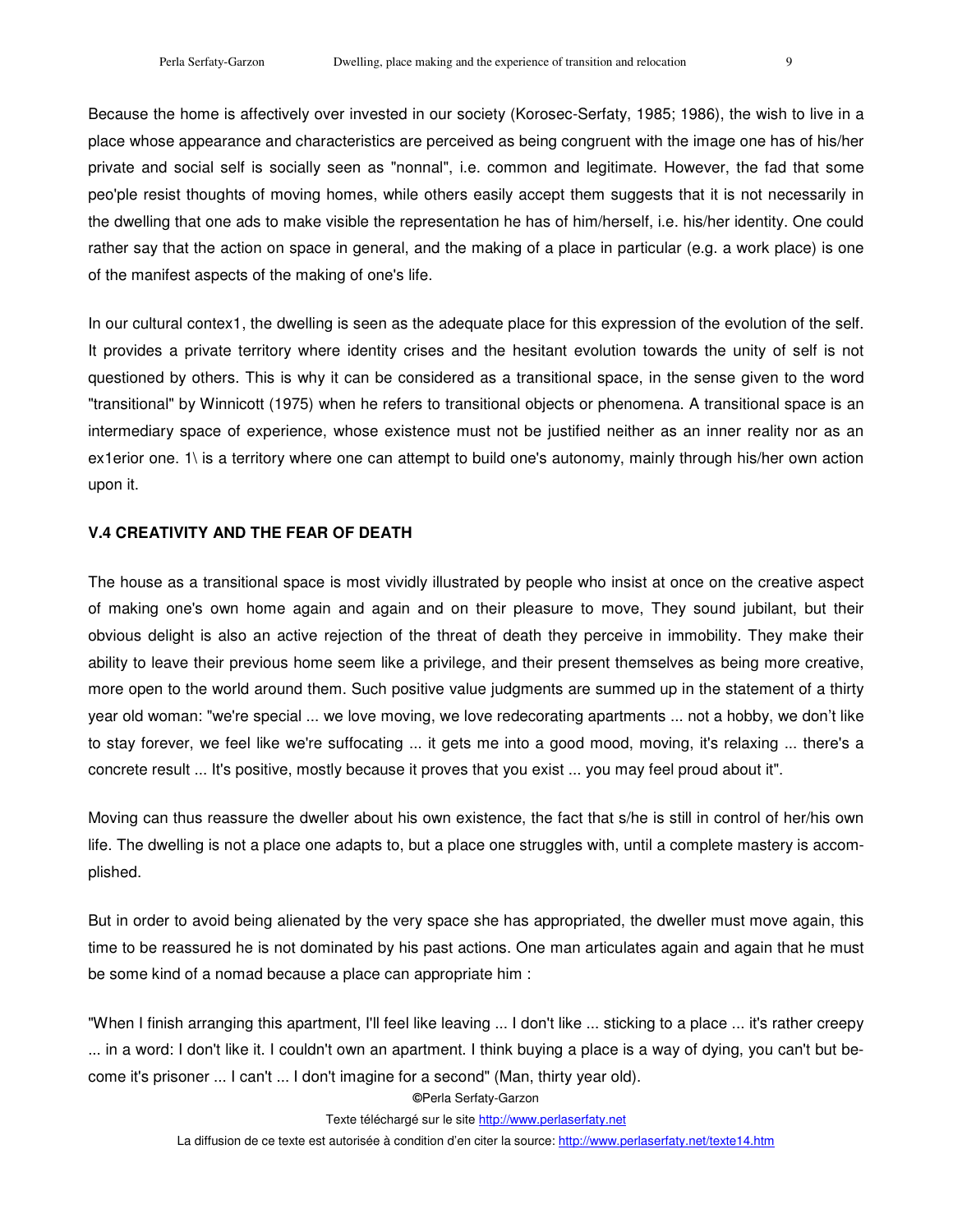This fear of dying from the very security offered by the home is also illustrated in the following statement. made by a man who very willingly moved into a house he bought with obvious pleasure: "In this house, the very development of our lives is at stakes. We shall have to be nice with the neighbors ... for this is where we shall raise our children and enjoy our retirement time ... In a way. maybe it's a bit distressing to know in advance that we shall stay in our own house ... but what evens things is that we'll precisely be in our own house ... we have decided about everything ourselves, we have decorated it, it's an enormous security" (Man, thirty seven year old).

#### **V.S PACKING AND UNPACKING: THE EXPERIENCE OF FRAGMENTATION**

Moving implies that the dwellers dismantle their home landscape, which is routinely experienced as a whole, and in so doing, meet again the traces of their history. This dislocation of a whole challenges the efforts of every person towards unity. The fear of incoherence, of loosing hold of the old self, but also the excitement due to the risk moving represents are revealed by the great variety of the words used to characterize the way the disorder created by the various moments of the move (packing things in the old house, unpacking them in the new one) and the fact of moving itself as a global phenomenon: it was a "circus", a "souk" (Le. a north african bazaar), a "fair", a "no man's land", "monstruous", etc ... People also use names of places (like building and military sites), which, in the current french slang, evoke the disorder of objects and general confusion.

However, such a "terrible disorder" also induces a narcissistic contemplation of the "elements" one is made of, e.g. the temptation to immerse oneself in the contemplation of forgotten objects. The respondents describe at length their struggle when they have to sort out objects. The interplay of hesitations and decisions is a playful activity for the dweller who has integrated the move in her/his vision of her/his future: "I would linger ... contemplating the objects with my husband '" but this can1 be, things must be done faster ... I discovered a pile of photos which I started to put in order, simply to be able to look at them again ( ... ) this does not make sense, one puts in order what is in disorder just to make order again, well, this is dumb!" (woman, twenty-seven year old)

#### **V,6 DIMENSIONS OF THE EXPERIENCE OF TRANSITION**

#### **Narcissistic pleasure and projected action**

In other studies devoted to the phenomenological characteristics of the experience of the dwelling, the author has shown that the disruption of one's private order awakes in the dweller the fear of psychological fragmentation. The present study completes such an assertion by stressing that this fear is not unidimensional, but includes a narcissistic pleasure which stems from the sudden hightened awareness of the continuity between one's past and future.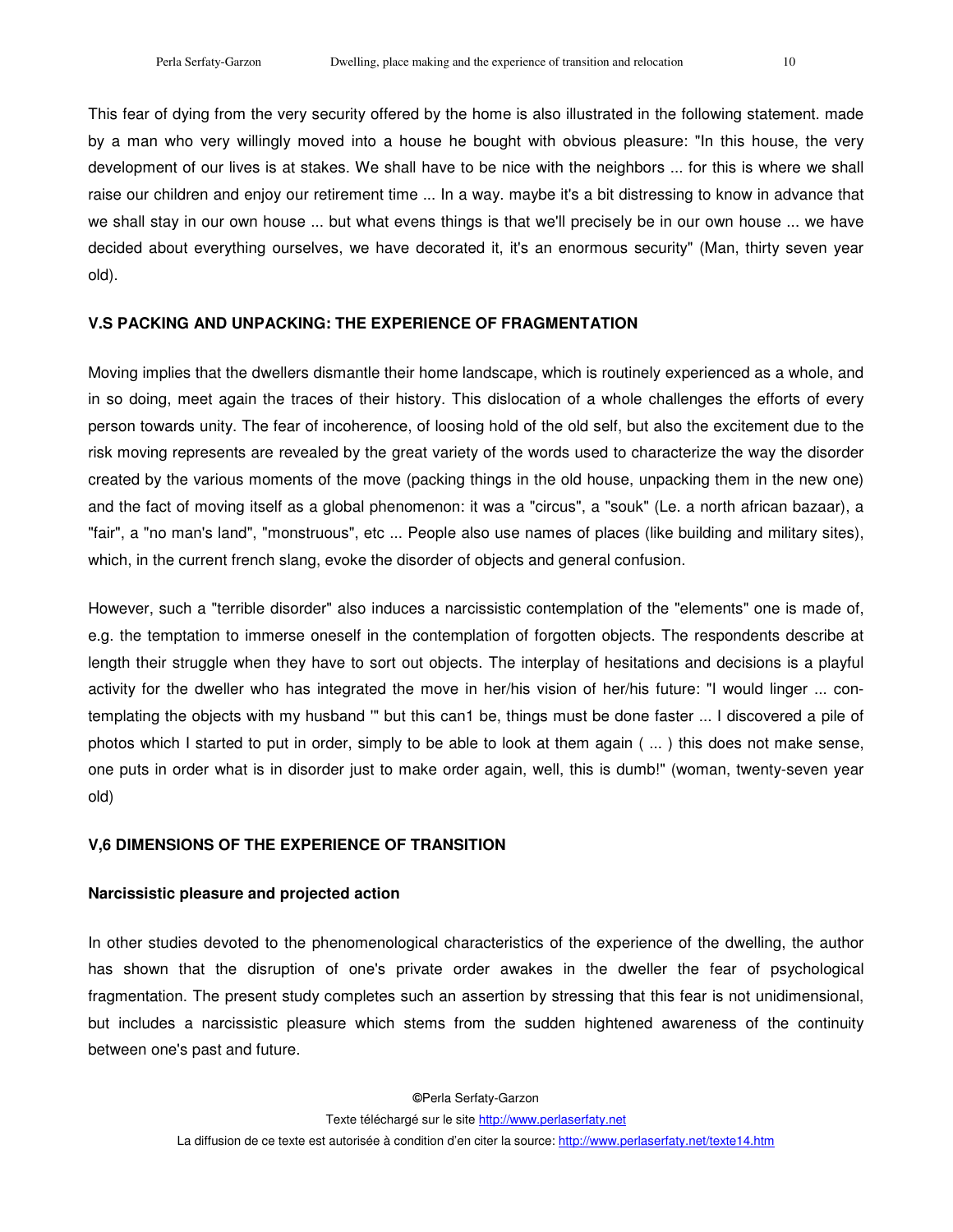This awareness is the main dimension of the experience of moving as a time of transition. It is based on a deliberate viewing of the future which is a projection, over a space, of potential actions which the inhabitant gives himself as tasks to carry out. Thus moving implies a capacity to foresee in the new home a potential transitional space. Dwellers insist that they "saw" at once what they were going to "do" with the house they were going to live in, and a woman just expresses this idea by saying: "I already lived with that balcony, I now realize that it isn't so different from what I had imagined it would be like" (twenty year old).

Such a capacity to foresee the new house as a transitional space is the second dimension of the experience of transition. It implies trusting oneself, and one's will to provide oneself with a space which is at once a social space (since it is the place of a group, i.e. the family) and a very private one. The projection of another landscape in the new house equals to the "disappropriation" of the old house. This is what is expressed by a respondent who says "I think one has already moved when one is able to imagine one's life in another place. All in all, the most is done and the rest is only a practical Question" (woman, thirty-seven year old).

Transition, therefore, is not an unstable state, the experience of being between past and present but essentially an evaluation of possible futures. The very pleasure to rummage in one's past expresses such a distance towards it as it expresses a complex state of expectation. The inhabitants never disconnect pleasure, playfulness from anguish and self-questioning. However, in all cases, the house is first of all an inhabited image or representation, before it is actually lived in. This oneiric process that makes possible the moving, as well as its inner acceptation or rejection, because it means a fresh approach to oneself, and decisions about the orientations of one's life. One respondent, who consciously decided that this would be his last move is somewhat ill at ease to sound like he has given up all efforts to reconsider from time to time the life ahead of him:

"Well, this may sound a bit morbid. To know life will be just a straight line ...• (man, forty-two years old).

## **Trusting oneself**

The projection of such actions helps the self to feel reassured about its own value, and the feeling of self trust constitutes the other dimension of the experience of transition. It does not imply that all actual actions on space will be positive, or simply sufficent to assert one's identity. But it does tell us that people don't change their environments only to solve practical problems, or to actualize a cultural pattern of social and private life. Dwellers change their environment also in order to exercise control over their own image of themselves, to keep trust in themselves as capable of changing without denying the unity of their self.

### **Moving as an achievement**

The respondents describe their moving as a physical accomplishment followed by a feeling of rest and recovered peacefulness :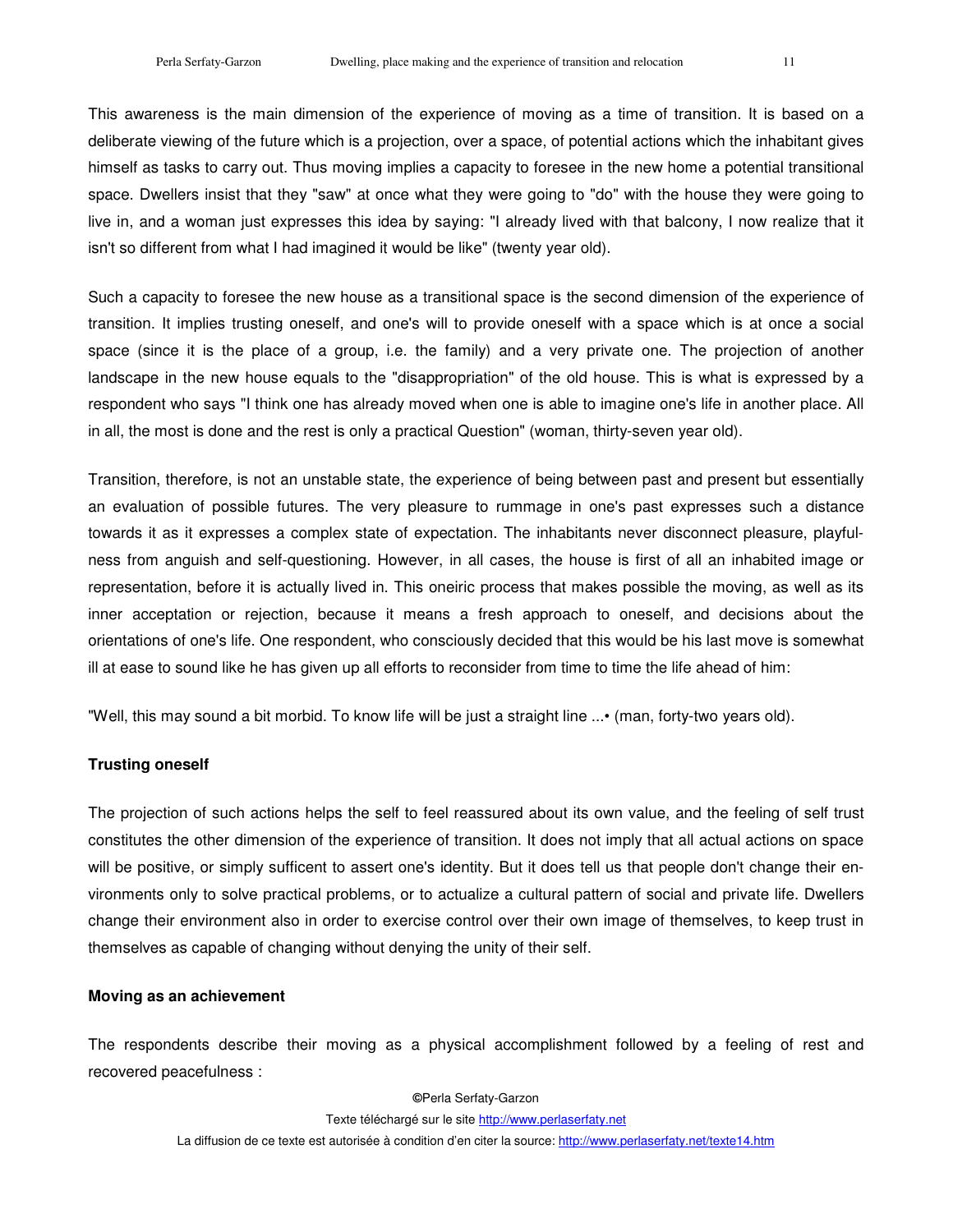"We finish with a big effort, we settle down, we look around us, we're exhausted but we're happy" (woman, twenty five year old). Or again : "you've got to make a big effort, it's like ... like a tomado which would sweep up something which doesn't belong to us ( ... ) we created our atmosphere here and little by little we feel at home" (woman, thirty year old).

The other aspect of moving as an achievement is illustrated by the big effort the dwellers made to gather friends, neighbors and relatives at various stages of the move to help them. They refer to this part of the story as to an exceptional time of conviviality during which work, talking, eating and drinking were shared.

All respondents stressed that they provided abundant food and drink and that they were not demanding, didn't impose on the helpers their own anxiety to do much, or their deadlines. Food and drink make of the situation a symbolic exchange which masks the actual trade (food for work) and jokes make it a pleasurable time. Its idealization does not prevent several interviewees to reveal that it actually was an agreement to exchange gifts (Mauss, 1925) :

"Friends came to visit us in the old house, and, during the discussion, we mentioned the move. They said, well, then you should give a party before leaving this house. We said, o.k., provided you help us with the move" (woman, twenty-five year old).

### **V,7 RITES OF PURIFICATION**

The account of the first actions on the future home evokes purification rites. By way of particularity concrete words, of realistic descriptions of the dirt in the new dwelling and through detailed and precise enumeration of the things, designated as excrements, abandoned by the former occupants, the respondents communicate a strong desire to drive away the former dwellers. This symbolic expulsion appears in all the cases, even in the dwellings thought to be very clean by the new inhabitants.

This dimension is evidenced by the redundancy of the descriptions, the detailed enumeration of the various stages of the cleaning like in the following sentence: "we washed, cleaned, scrubbed, disinfected every comer" (man, twenty-five year old). It is also evidenced by the use of words which express a violent rejection of the dwelling mode of the former dweller, perceived as "repulsive", "disgusting", and of the dwelling which is said to have been "horrible", "terrible", "dirty", "stuffy", "sad", etc ...

People resort to water, fire and the most powerful detergents to get rid of this unbearable dirt: "we cleaned up every1hing, took out every1hing and we bumed up the whole lot outside, we made a fire in the garden, it was the only solution" (man, twenty-seven year old).

Cleaning is a "disinfection", i.e. an effort to attain purity which is thus an end in itself, independently from the

**©**Perla Serfaty-Garzon Texte téléchargé sur le site http://www.perlaserfaty.net La diffusion de ce texte est autorisée à condition d'en citer la source: http://www.perlaserfaty.net/texte14.htm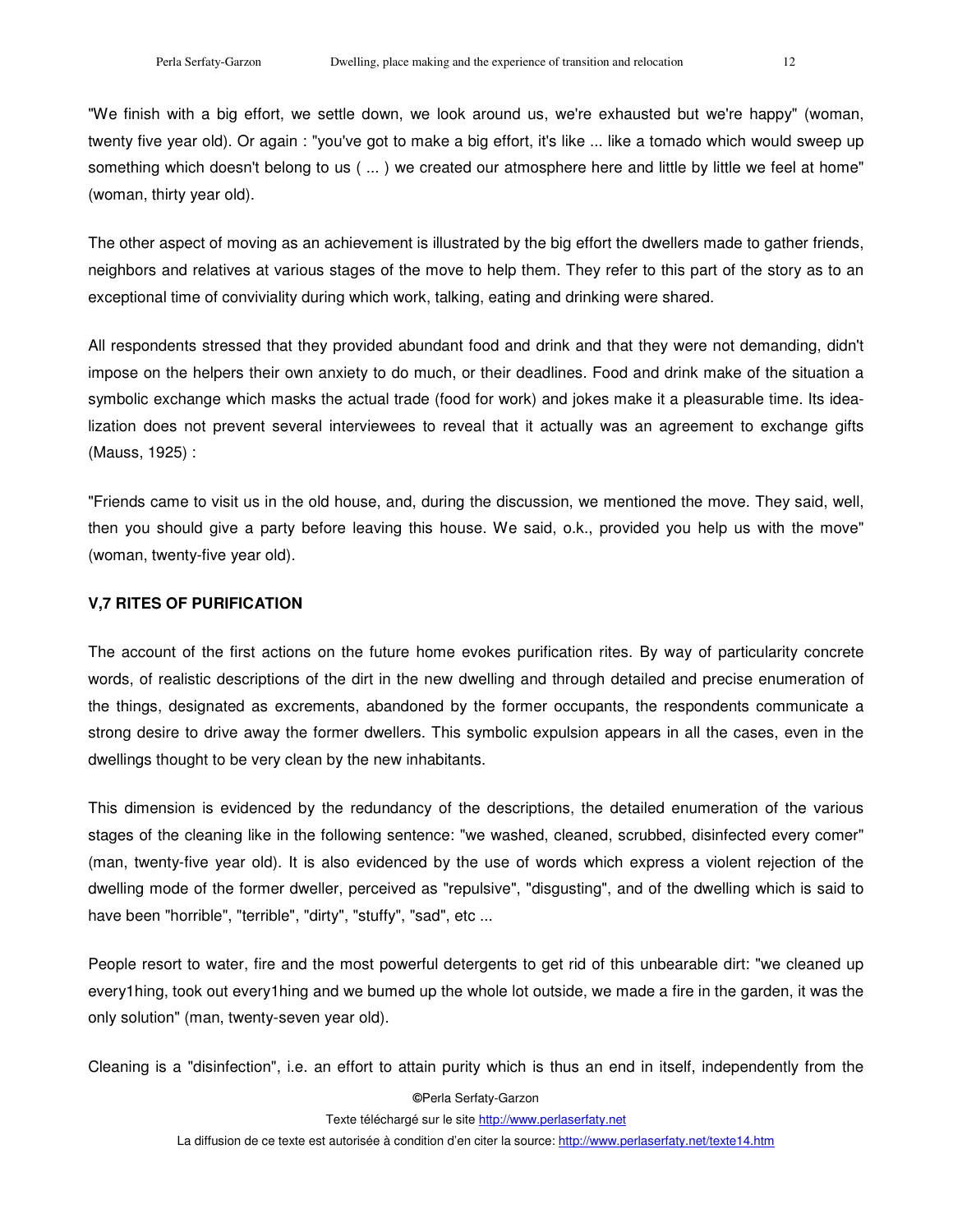"objective" state of the new dwelling : "there's always things to clean up, even if the apartment seems in a perfect state of cleanliness. I think it's natural that we disinfect, some smells linger, there's stains and I think nobody can live in an apartment where there's still something of people who are strangers after all" (woman, thirty year old).

The purification of the dwelling therefore amounts to driving out the stranger who used to live in the home because what cannot be bome is his ownership, symbolized by his dirt. The latter is called "excrement" and considered as his territorial marker. This is why it is his dirt, rather than dirt in general, his smell, and not smells in general, that must be annihilated : "when it's your, well, your own dirt ... we're sore when there's a coffee stain on the carpet, but then we know that it's coffee stain; but when it's the stains made by others, it's repulsive, you see" (man, thirty-two year old).

The expression of repulsiveness is explicitly connected with the lingering presence of a stranger in what is already one's private territory. Its function is to legitimize the need to make the dwelling conform to an idea, to impose a private order on an alien one. In this sense, rites of purification are the equivalent of all the other actions which aim at re-Ordering our environment, like decorating, papering, displaying objects, etc ... Douglas (1984) sums up this idea in a few words: "Dirt is essentially disorder" (p.2).

Disinfection and purity also help to avoid contamination, i.e. ultimately, contact. They create and maintain distance, in this case the social distance which society expects us to maintain with strangers. Douglas (1984) believes that "some pollutions are used as analogies for expressing a general view of the social order" (p.3). It is used here first as an analogy for the separation between strangers and, second, for the separation of private territories. Third, it is used as an analogy for the necessity to follow the rules of hygiene, not because they help us to avoid diseases, but because they are moral values, which have been imposed as such (Heller, 1979; Gleichman, 1981). The cleanliness of one's private space serves as a me. taphor for one's morality. It is based on an anxiety to prove that one is worth respect and attention. Lastly, pollution is used here as an analogy for the house as the socially legitimized place to anchor one's identity.

This last aspect of the purification process is explicitly conveyed by the respondents' discourse: "it's normal (to clean up). We want to live in our own home, not in the former tenant's. Even if it had been very clean, we'd have redone every1hing to our taste. If we'd leave something of the former tenant, well, I wouldn't like it, I'd have all the time the feeling that I'm not in my own home, I don't know how to explain it, but after all he was a stranger, we don't know how he lived" (woman, forty year old).

**©**Perla Serfaty-Garzon This statement includes a reference to the need to purify the place from a former presence, and connects the new order to the new dweller's own "taste". Most respondents make such associations between their "own mark", their taste, and their need to chase the smells of the former inhabitant. One of them tells us that the new house had a "sad smell", and that it eventually gained "a family smell" which, at last, made her relax. In other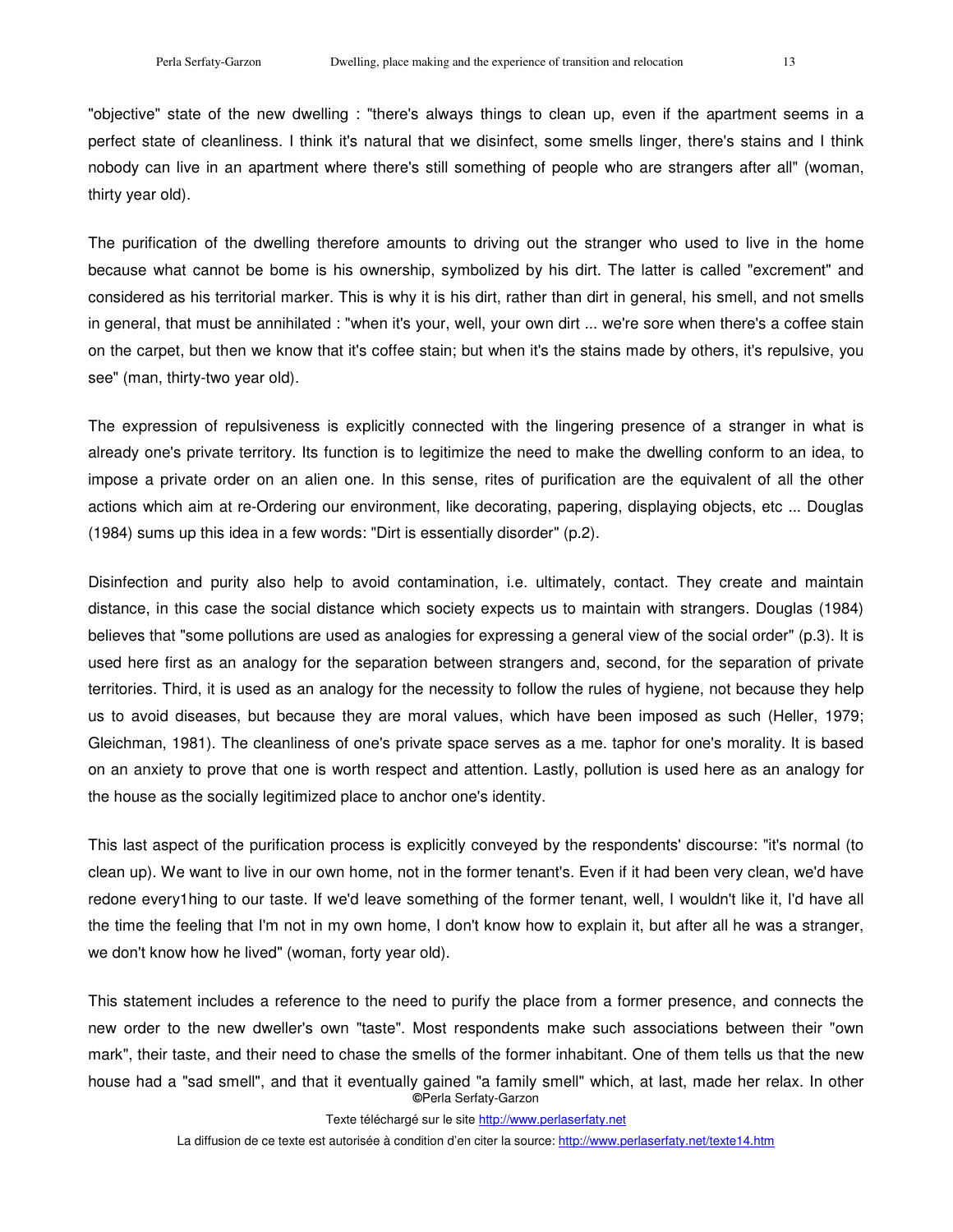words, the home appropriation process, of which purification is one aspect, involves a wide array of experiences which are interdependent. The sensory experiences are intimately linked to the actions which alter the order of the place. They reveal the importance of pleasure in the home appropriation process.

The reference to taste is a reference to what the dwellers know about themselves, what they like, and dislike. Thus the knowledge about oneself is enjoyed, becomes a pleasure-associated dimension, when it can be used as a source of action.

### **V.8 THE CELEBRATION OF THE NEW HOUSE**

The new house is celebrated through the sharing of food and drink, sometimes as soon as the move is over, sometimes months after the family has settled in the new house. The rationale for the celebration is the happiness to be in it, but the respondents admit they are expected to give some kind of a party, impromptu or formal. They are thus paying a debt to the group they belong to for their new status. This symbolic payment continues a very old tradition in rural France. This study does not allow us to discem a pattern in this aspect of the appropriation of the new house, but it is clear that the social expectations revolve in this case, as in the case of the invitation of friends and relative to help with the papering, cleaning, and the move to the new house around the idea of exchange of gifts, be they material or not, and in the related idea of debt payment.

Besides the social celebration, one observes other, more private ones, and a sensitivity to the beneficial actions the dwellers feel they should accomplish to attain a certain degree of harmony between themselves and their place. These actions are based on a respectful approach of the house. One respondent clearly states this desire to slowly get acquainted with it : "one must get acquainted with a house the way we get acquainted with a person. There is a kind of exchange. When you hang a picture on a wall, you give something, and the wall gives you something back, which is an aesthetic pleasure" (thirty year old). And another stresses the idea of a discovery as a personal pleasure which excludes brutality : "I think it's fascinating to get acquainted with an environment little by little. Even with the house, one becomes familiar little by little with its sounds and its smells too, it's like being a little bit like an explorer, and I'm still discovering things and places, like the attic" (man, thirtytwo year old).

Other actions aimed at creating a favorable atmosphere for the encounter between the house and the dwellers complete such quiet and private celebrations of the new home. One twenty-five year old man puts it this way: "all I wanted was a week off to rest and to savor this new life." And another one mentions that his wife has made some decoration before the move itself, then adds: " it was very pleasant to come in the house, we already felt at home, with some decoration, we felt welcome, it was so pleasant ... once the furniture was in place, it was quite different ( ... ) there is less room for poetry. But it's interesting to discover an apartment in this way, I must confess my wife had a good idea".

**©**Perla Serfaty-Garzon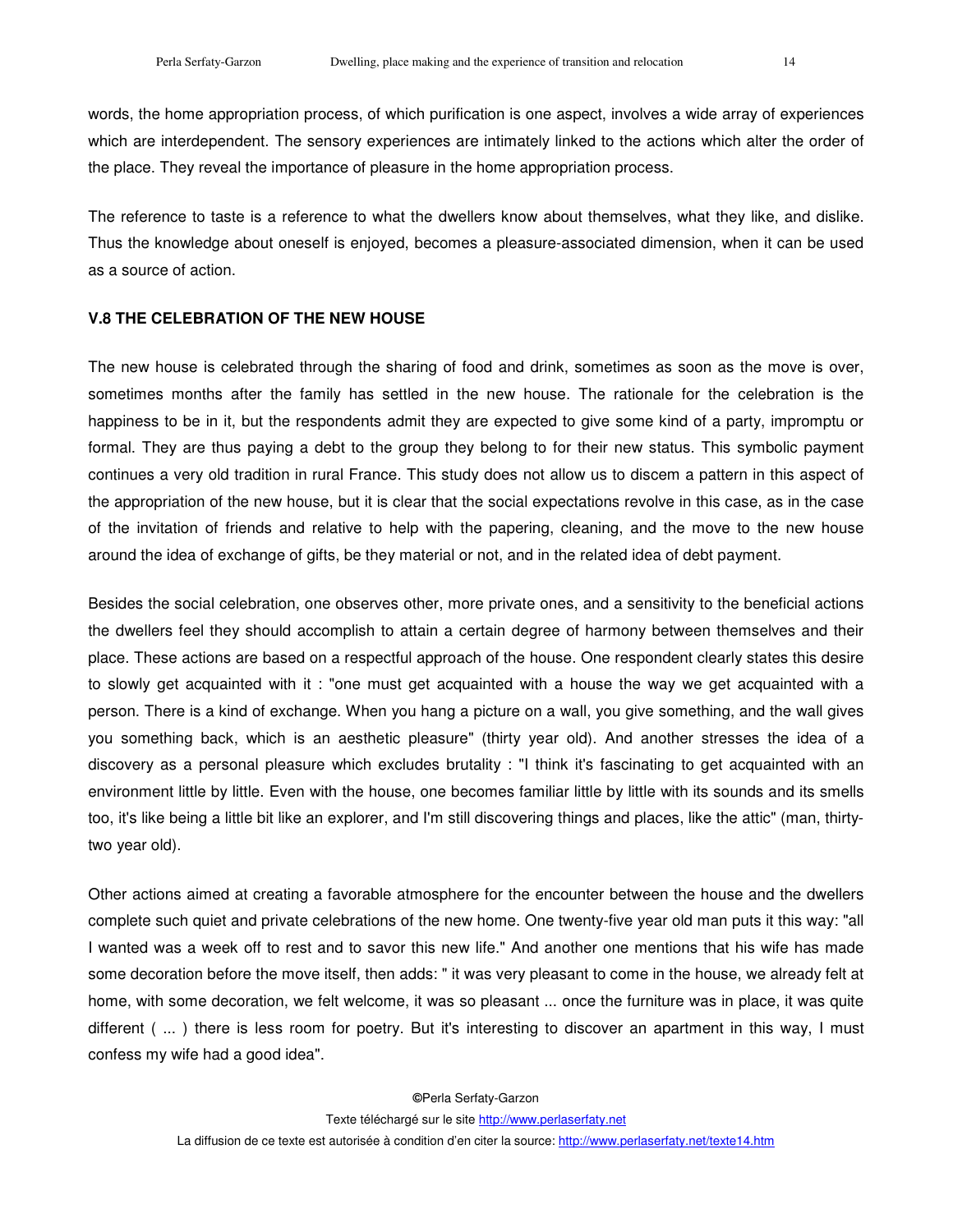Such statements enforce the idea that transition is not an unstable state but an acute awareness of the continuity of one's life and of the fact that one is necessarily oriented towards the future. The dwellers tell us about their own ways to act on what is already psychologically theirs and at the same time about the ways they help themselves to enter this new state of mastery. Non-violence towards their home is non-violence towards themselves. This is why references to pleasure are so clearly articulated: "It was nice to see all this empty flat with only pictures on the wall. It was like an art gallery, one had a feeling of ... of order" (man, thirty year old). And a woman tells us : "When the flat is painted, papered, it's the moment I prefer, without furniture, when it's empty and newly refur1bished, it's fantastic, you have the impression that you have immense rooms. Just put a carton in them and it's the last blow. Everything seems to tighten up".

### **V.9 TIME, BODY, AND PLACE**

Lastly, the respondents mention the lapse of time during which they learned to orient themselves in the new home as an important phase of the appropriation process. Shilder (1971) and Lurat's (1976) studies on the body image have shown that the capacity to "situate" oneself in one's own body is the necessary basis for the capacity to orient, move and situate oneself in space. The move into a new space with its own physical constraints (the location of windows, doors and door knobs, electrical outlets, of rooms in relation to the corridor, etc ... ) make the awareness of the body image more necessary, until new habits are internalized.

This internalization of the detailed configuration of the new home is the test of the dwellers' projection in the new house. It marks the end of an adjustment to what is "given", i.e. the actual physical constraints" of the place, and the beginning of a new phase, when movements have become "automatic" and when the appropriation processes continues at other levels of the use of the home.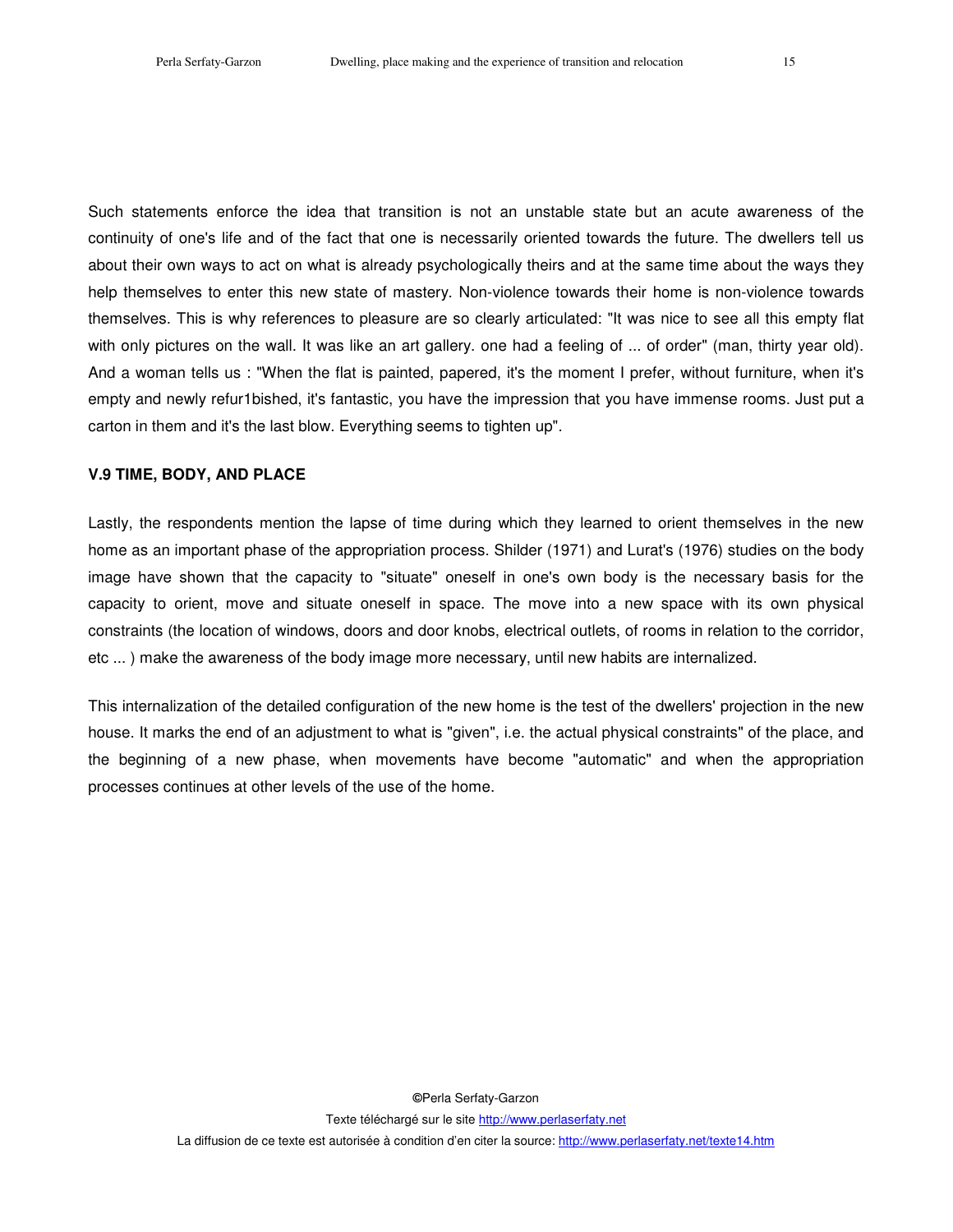### **VI. CONCLUSION: THE STUDY OF THE HOME EXPERIENCE IN CONTEXT**

The study of the experience of transition and relocation shows that the appropriation process is a continuous struggle with the construction, destabilization, and restructuration of that aspect of one's identity that is anchored in space in general, and in the home in particular. Routine uses of space reassure the dwellers and allow them to invest their energy in other endeavors, but mask only temporarily the complex interplay of anxiety and pleasure, fear of immobility as well as the fear of being confused with a stranger. Lastly, the study shows the importance of social recognition and exchange in place making.

In concluding with this study the series of empirical analysis of the main phenomenological dimensions of dwelling, it is necessary to reassess a few contextual ideas.

First, in this work as well as in the previous ones, the author has regularly referred to the making and uses of the home as processes of construction of the self. However, action on space constitutes only one terrain for such a construction, which involves a large array of psychological, social, cultural, and economic phenomena that find ground for expression and action in a diversity contexts and places, e.g. the work place, Therefore, the understanding of the home experience should not be confused with the study of the self, and, furthermore, should not serve as a pretext for some sort of mystic experience of the self, or vice versa.

Second, studies of the home experience tend to magnify the role of homes, which are often seen as indispensable and ideal shelters. It is important to keep in mind that this vision is a recent one, which stems from a long cultural process of elaboration of privacy as a value and a social right. The emphasis contemporary westem societies put on this vision provides the basis for the approach of the home as a place for the construction of the self, but it is neither universal nor "natural".

Third, a more general and critical view of the studies conducted by the author show that the home experience is conflictual, and charged with much anxiety and fear. The dwellers know they have to reassess their ownership daily, and that the frontiers of their private realm are fragile and can be questioned at any time. They fear fragmentation, transparence, visibility, visitors - strangers or otherwise -and the accumulation of dirt: negotiation with oneself and the world outside the home is the key to this constant process of building privacy, and, ultimately, secrecy.

This last idea has important implications : one is that most approaches that focus on the positive dimensions of the home experience deny its complexity, and, therefore, the very characteristics that sustain its dynamics and potential for renewal. Indeed, many poetic approaches of the home experience engage in such celebrations, but, at their best, they draw their strength precisely from their intimate understanding of the home as a place for rest

#### **©**Perla Serfaty-Garzon

Texte téléchargé sur le site http://www.perlaserfaty.net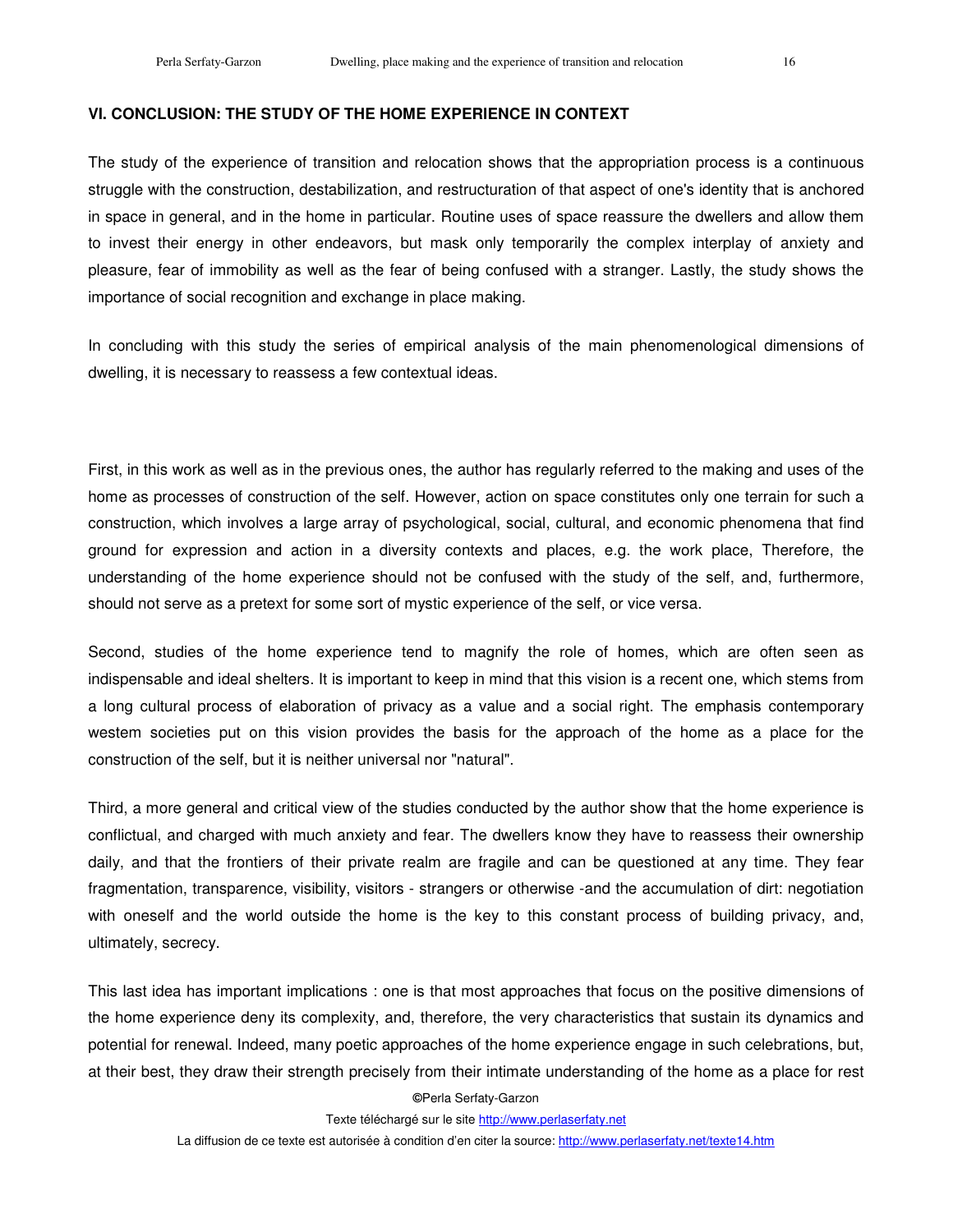and harmony as well as for the dynamics of conflict with oneself and with the outside world.

Similarly, it is simplistic to assimilate the home to a kind of magic territory, full of mysterious qualities that mayor may not be beneficial to the dweller. The house is a place for action, and the result of the dweller's actions.

Furthermore, it is as highly simplistic to expect the dweller to be in complete harmony with their dwelling. The house is a place for secrecy, that is to say a place that has its dark, unexplored, and neglected sides that are built by the dweller himself according to his own private evolution and inner needs at various times in his life. Such "dark' sides must therefore exist as the ultimate territory for their privacy, and their complexity as the basis of the very actions of the dweller on the world.

The quest for transparency of the house and complete harmony between dweller and home would amount, in many ways, to a denial of the dialectics between the inner and private evolution of the self and their "translation" into action on the home. It would therefore amount to a reductionnist vision of the self, as well as, to a ceria in extent, an authoritarian view of the home and self experiences as one phenomenon that should be transparent and whole to be authentic.

Lastly, the study of the home experience shouldn1 ignore the relationship between the need for secrecy and social distance it reveals in our time and societies and the more general issue of public life. The vision and patterns of contemporary public sociability, like the modem vision of home, are the outcome of the socio-historic evolution of mentalities and conceptions of daily life, and the dialectics between the two are known (Habermas, 1978; Sennett, 1979, 1990; Joseph, 1981, 1984; Simmel, 1984, 1989; Roncayolo, 1990, Korosec-Serfaty, 1985, 1988, 1991). Such a larger approach will be in accordance with the phenomenological method, which stresses the importance of the historic and temporal factors in the understanding of phenomena, and will therefore be useful to the study of the home, but will also give it a useful measure of relativity.

**©**Perla Serfaty-Garzon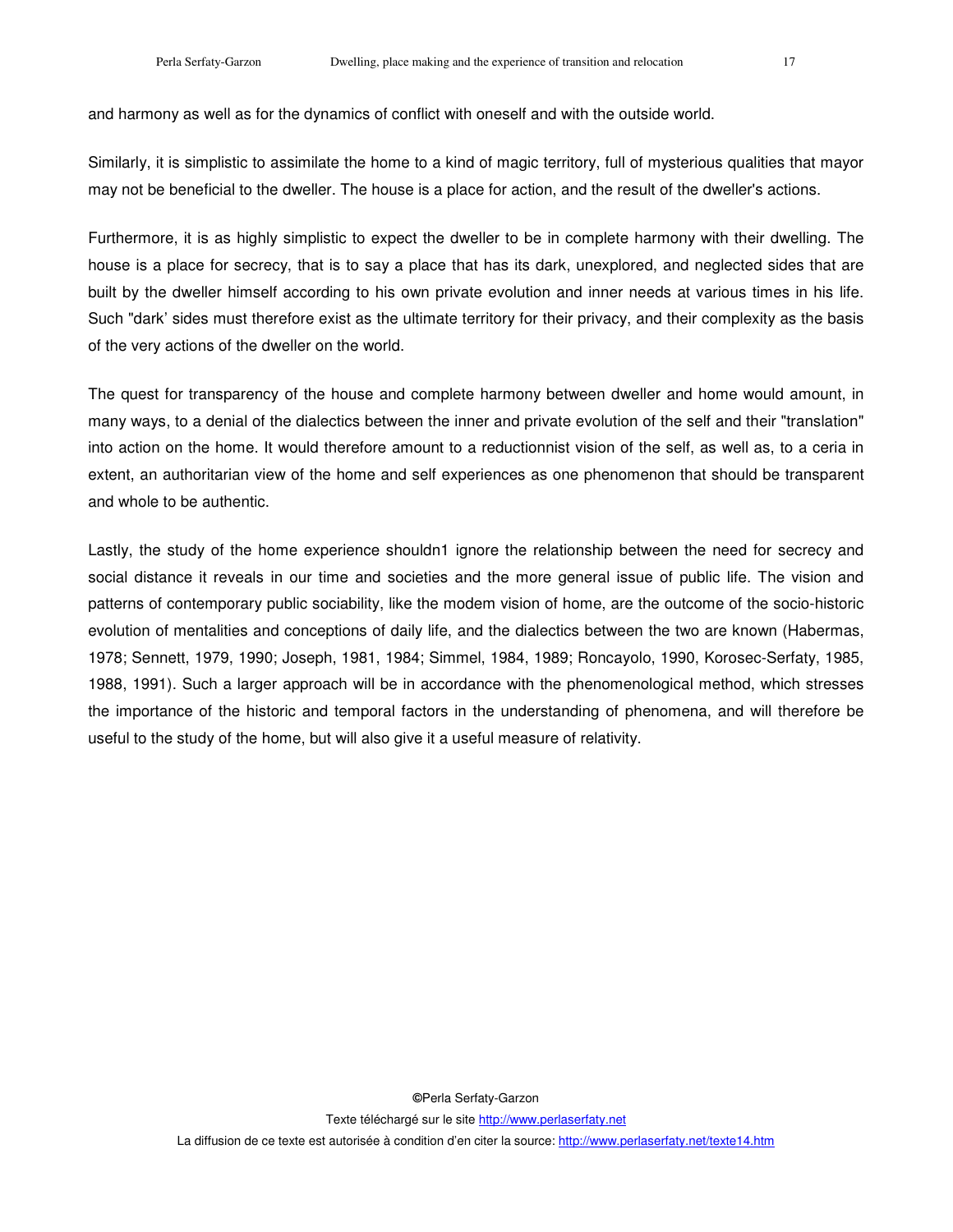#### **REFERENCES**

Altman,l. and Cherners, H. (1980) Culture and Environment. Monterey, California, Brooks·Cole Publishing Company.

Altman, I. (1975) The Environment and Social Behavior: Privacy, Personal Space, Territoriality and Crowding Monterey, CA, Brooks/Cole

Baudrillard, J. (1968) Le Systeme des obfets Paris, Gallimard

Csikszentmihatyi, M. and Rochberg-Hatton, E. (1981) The Meaning of Things: Domestic Symbols and the self. Cambridge, Cambridge Univ~ Press

Douglas, M. (1984) Purity .od Danger: An .natysis of the concepts 0' Pollution .od Taboo. london, Arl< Paperbacks.

Edney, J.J. Property, possession and permanence: A field study in human territoriality. Journal of Applied Social Psychology, 3, 3 : 275 - 282.

Fried, M. (1963) Grieving for a lost horne. The Urban Condrtion, Duhl, L. J., New Yori<, Bask: Books. Hansen, W. B., and Altman, I, (1976) Decorating Personal Places: A Descriptive Analysis. Environment and Behavk>l', 8 : 491 • 505.

Graumann, C. F. (1978) The Concept of Appropriation (Aneignung) and the ~ of Appropriation of Space. Appropriation of Space. Korosec-Serfaty, P. Editor, Strasbourg, louis Pasteur University.

Habermas, J. (1978) l'espace public - Archéologie de la publicité comme dimension constitutive de la société bourgeoise. Payot

Joseph, L (dec 92-mars 93) l'espace public comme lien de réaction, in Espaces publics en villes, les annales de la recherche urbaine, nOS 57-58.

Joseph, I. (1984) le passant considérable - Essai sur la dispersion de I'espace public. librairie des Meridiens.

Joseph, I. (1981) Elements pour l'analyse de l'expérience de la vie publique, in vie privée - vie publique, Espaces et societes. nos 38-39.

Korosec-Serlaty, P. (1991) le pubhc et ses domaines. Contribution de l'histoire des mentalites et étude de la sociabilite publique et privee in Espaces publics et complète du social, Espaces et Societes, nOs 62-63 pp. 29 it 63

Krosec-Serlaty, P. and Condello, M. (1989) Demeure et alterite: mise à distance et Proximite de l'autre. Architecture et Comportement, Vol. 5, nO 2, pp. 161-173.

Korosec-Serfaty, P. (1988) la Sociabilite publique et ses territoires: places et espaces publics urbains. Architecture et Comportement, Vol. 4, nO 2, pp. 111·132.

**©**Perla Serfaty-Garzon

Texte téléchargé sur le site http://www.perlaserfaty.net